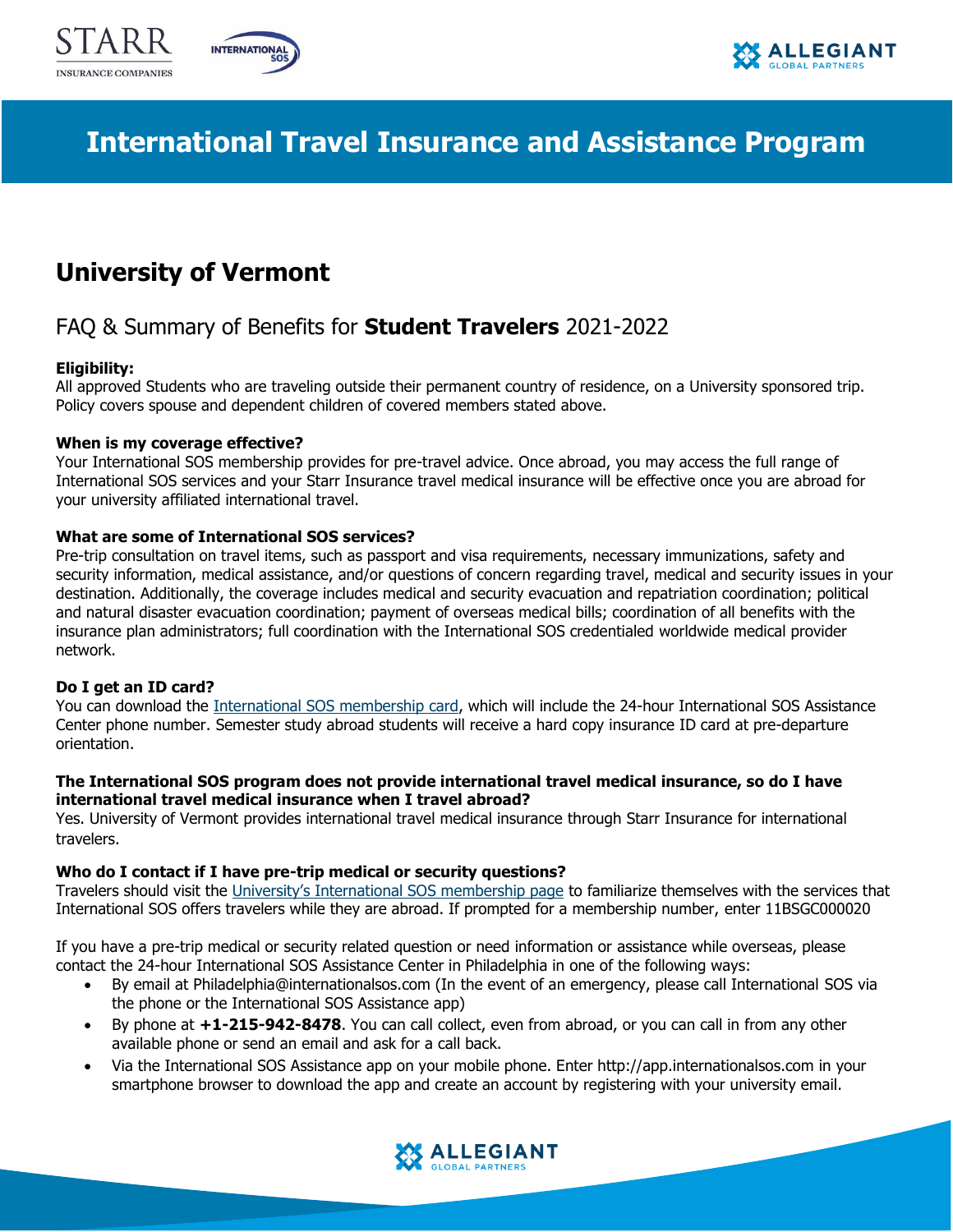





The Assistance Center is staffed by doctors, logistics coordinators and security experts that are able to provide medical advice and assistance in your location.

## **How do I enroll?**

International travel medical insurance is a benefit provided to university student travelers while outside of the U.S. at no additional cost once they have been officially approved for international activity by completing GoAbroad requirements with the UVM Office of International Education.

## **Starr Insurance Medical Insurance Plan Benefits**

#### **Insurance Company: Starr Insurance**

**Policy Period:** 7/1/2021 – 6/30/2022

#### **Policy Number:** STP 273799

| All Benefits are in U.S. Dollar Amounts:                     |                             |
|--------------------------------------------------------------|-----------------------------|
| Medically Necessary Services related to an Illness or Injury | \$500,000 per calendar year |
| Physician Office Visits                                      |                             |
| Hospitalizations<br>$\bullet$                                |                             |
| Diagnostic Tests<br>$\bullet$                                |                             |
| Ambulance Services                                           |                             |
| <b>Prescription Drugs</b>                                    |                             |
| Mental Health<br>$\bullet$                                   |                             |
| <b>Emergency Dental</b>                                      | Included                    |
| Deductible                                                   | \$0                         |
| Pre-Existing Conditions                                      | Covered                     |

#### **What is covered under the Starr Insurance Travel Medical Insurance Plan?**

The plan covers medically necessary services, including hospital room and board, inpatient and outpatient surgical procedures, emergency outpatient care, labs and x-rays, inpatient (emergency stabilization only) and outpatient mental health sessions, physician office visits and prescription drugs. Evacuations and repatriations are also covered under this program.

#### **What are some services that are NOT covered and important to understand prior to traveling?**

The plan does not cover preventative care, including, but not limited to, travel immunizations, physicals, annual women's wellness exams, and birth control. Routine pregnancy services are not covered. Review the last page of this document for the full list of exclusions.

#### **How are prescription drugs covered?**

Prescription drugs are covered when prescribed, by a doctor outside of the United States for a covered medical illness or injury that occurs while traveling. It is best to get all refills for a medication that you take on a routine basis prior to traveling. This includes both preventative and maintenance medication for chronic health conditions. Always check to see if your medicine is allowed in the country you are traveling to. For medication advice contact International SOS' 24-hour Assistance Center in Philadelphia either via email at [Philadelphia@internationalsos.com](mailto:Philadelphia@internationalsos.com) or via phone at **1-215-942-8478**. Some medications may be challenging to bring in country. For example, traveling with injectable medication. Please discuss this with International SOS as they will be able to provide you with advice. It is important to note that not all medications are available locally. Please note that birth control is considered preventative in most cases and is not covered.

#### **What happens if I lose the medication while traveling?**

Starr Insurance will cover the replacement of medication for lost prescriptions that are medically necessary during the trip. Generally, birth control is considered preventative medication and is not covered; and therefore,

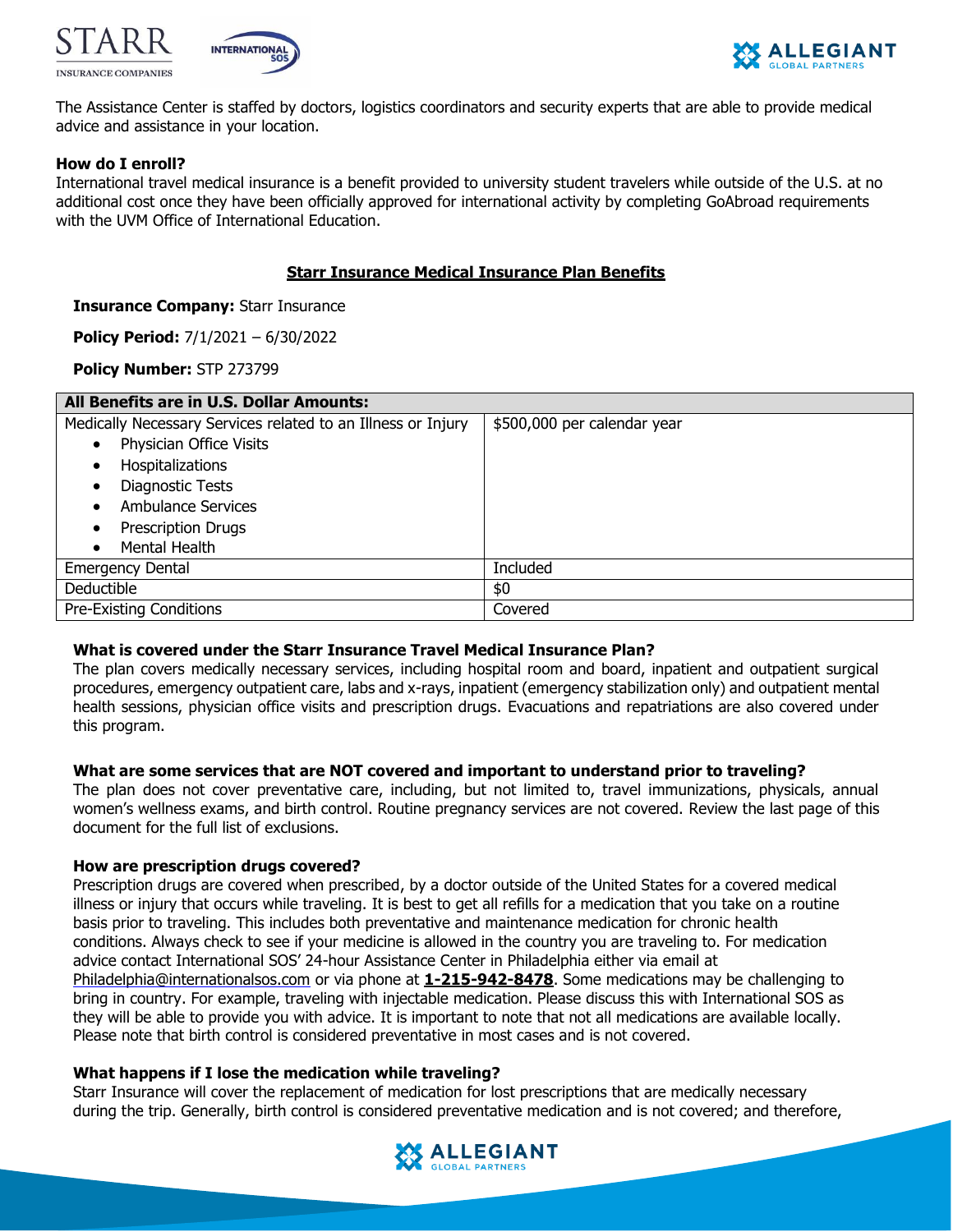





is not eligible for this replacement of medication benefit.

## **What is covered under the emergency dental benefit?**

A dental emergency is defined as a type of medical emergency that involved a dental condition of recent onset and severity, which needs immediate dental procedures necessary to control excessive bleeding, relieve severe pain, or eliminate acute infection. This also includes accidental dental treatment of an injury to sound, natural teeth that occurs while on a school-sponsored trip.

#### **Does this plan cover testing for sexually transmitted disease?**

If the testing is a preventive screening or if it is part of a physical or preventive visit, it is not covered because the plan does not cover routine or preventive services. If the testing is performed because you have symptoms or have been exposed to someone with sexually transmitted disease, it would be covered.

## **If I lose or break my eyeglasses or contact lenses, will the plan cover a new set of lenses?**

Replacement of broken lenses is provided when they have been damaged in a covered accident, refer to exclusions 1- 5 for non-covered events.

#### **Does the plan cover a hospital stay for treatment of alcohol or substance abuse?**

The plan will cover that portion of the hospital stay for the purposed of stabilizing the patient. It will not cover that part of an inpatient hospital stay for alcohol or substance abuse treatment or any underlying mental health condition.

### **What if I have a pre-existing condition, am I covered?**

Yes, pre-existing conditions are covered.

#### **Does this plan have a deductible?**

No. Deductible means the dollar amount of covered expenses that must be incurred as an out-of-pocket expense by each insured before payment is made by the claims company.

#### **How is payment for services handled?**

If International SOS pays for covered medical treatment on your behalf, the claim will be automatically sent to Starr Insurance, and International SOS will be reimbursed directly from Starr International. The traveler does not need to submit any paperwork.

#### **Who do I contact if I have questions about how the Starr Insurance plan works?**

Student travelers should contact studyabroad@uvm.edu if you have any questions.

#### **How does the claims process work if International SOS coordinates the payment for medical treatment?**

If International SOS coordinates the payment for medical treatment, the claim will be paid for by the insurance company according to the terms and conditions of the policy. The student does not need to submit any paperwork. Please note that if you are prescribed a medication it is unlikely that International SOS will be able to coordinate payment and you will need to submit a claim for reimbursement. Please see the instructions on how to submit a claim under the below question.

## **Below are the instructions:**

Claims can be submitted to [intlassist@visit-aci.com.](mailto:intlassist@visit-aci.com) Copies of medical bills should be submitted along with a brief explanation of your claim. You will be contacted if additional information is needed to process your claim.

#### **Who do I contact if I have questions about a specific claim or claims payment?**

Please call ACI at 888-293-9229 for information or questions about your claim.